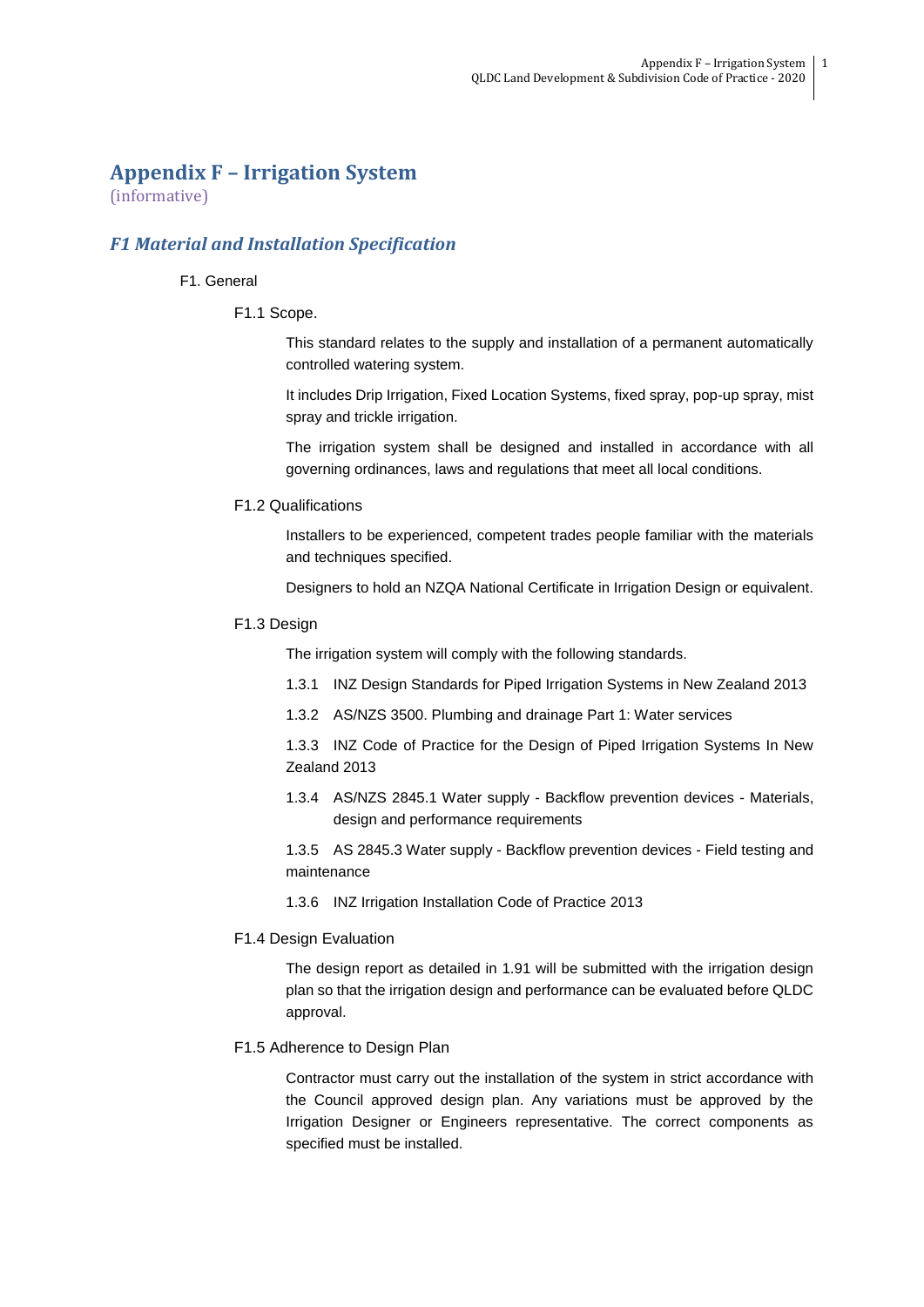## F1.6 Performance

Install an irrigation system in accordance with INZ Irrigation Installation Code of Practice 2013.

Meet statutory requirements for backflow prevention.

The uniformity performance indicator units for the individual spray heads and nozzles at the spacing's on the irrigation layout plans shall be greater than.

- Coefficient of uniformity (CU) 85%
- Distribution uniformity (DU) 0.80
- Scheduling coefficient (SC) 1.3

Minimum Sprinkler Operating Pressures

- Spray Heads 200 kPa
- Rotating Sprinkler up to 7.0m Radius 300 kPa
- Rotating Sprinkler over 10.0m Radius 350 kPa
- Rotating Sprinkler over 14.0m Radius 400 kPa
- Drip Irrigation 200 kPa

Maximum Pressure differential within a sprinkler zone 7% Maximum zone water velocity 2.0 m/sec Maximum mainline velocity 1.50 m/sec

The irrigation window for replacing 5mm ET is a maximum cycle time of 5 hours per night to avoid vandalism.

## F1.7 System Pressure Test

It shall be Contractor's responsibility to demonstrate two successful pressure tests: The first at 224c certification the second 12 months after 224c certification sign off.

This will involve first isolating all points of connection to previously existing pipe where they are present.

Pressure testing shall be done in conjunction with the Engineer. The line will be retested until satisfactory. It shall be the Contractor's responsibility to provide all equipment required for the pressure test and provide suitable connection ports. At the point where the system can be pressurised, a 25mm ball valve shall be installed to enable the connection to be made without depressurising the system.

## F1.8 MDPE Pressure Test Procedure

1.8.1 As per QLDC Code of Practice Appendix C

Where the initial pressure test fails, the cost to the Council of supervising subsequent tests shall be deducted from the payments.

Where an irrigation system fails the pressure test and yet the leak is unable to be detected by the Contractor, the Contractor shall be required to pay for a professional leak detection service.

## F1.9 Commissioning

Prior to planting or seeding an area, the irrigation contractor shall be required to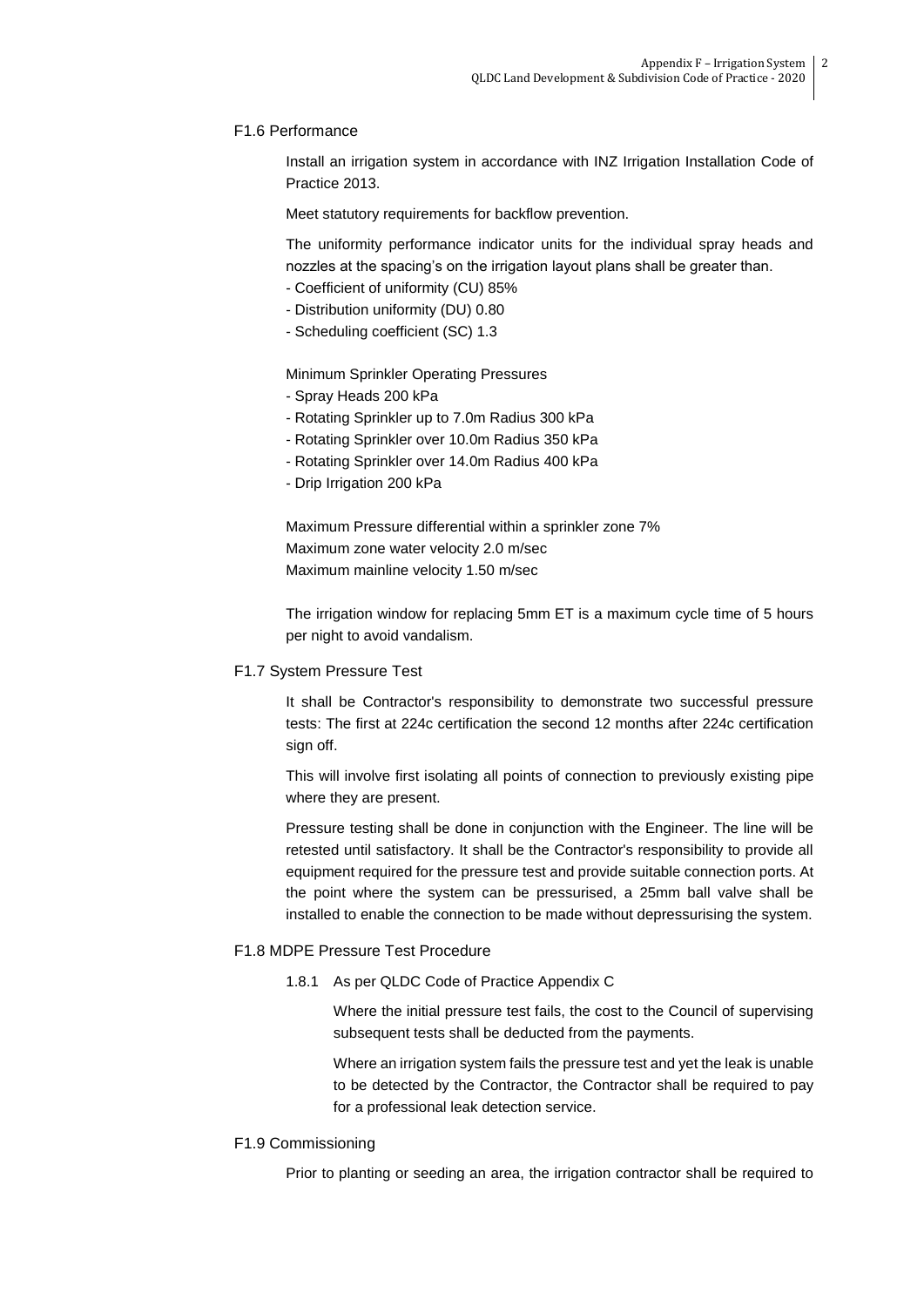demonstrate that the system is correctly adjusted and ready to be used on the areas that are being planted.

- 1.9.1 Flush system thoroughly, check heads, sprays and drippers and clean if blocked. Clean strainers. Adjust system for even distribution with no dry areas.
- 1.9.2 The acceptable deviation from the design specification will be;
	- flows ±5%
	- pressures ±5%
	- uniformity not more than 2% (or 0.02) under the supplied
	- performance as submitted for clause 1.3

The system shall be test-run and the correct operation of all components checked. Sprinkler zones should be verified to conform to the approved plan. Sprinkler radius and arc's will be adjusted to avoid overthrow outside of the required irrigation areas.

Once commissioning is complete, arrangement shall be made to demonstrate the system to representatives of the Council and/or the Engineer.

## F1.10 Handover manual

Two operations manuals for the control system, sprinklers, valves and fittings shall be provided to the Engineer and a laminated copy of the irrigation as-built plans is to be placed inside the control box. The plans should identify each station for ease of operation. The manuals shall include the following.

1.10.1 Summary Irrigation Report

The summary report as detailed below.

1.10.1.1 Description of Systems

Description of the normal operating characteristics of the irrigation system and operating level.

1.10.1.2 Design Brief

General description of irrigation system and what and how it irrigates the different areas.

1.10.1.3 Sprinkler Pressure

The sprinkler pressures in each zone detailing the nominal, minimum and maximum for each sprinkler type

1.10.1.4 Valve Operating Pressures and Flows

The require set pressure and flow used on the downstream side of each valve in the irrigation system

- 1.10.1.5 Water Supply
	- 1.10.1.5.1 Number of Supply Take Off points

Number of water supplies in system

- 1.10.1.5.2 Size off Take Point
	- The take off connection size for and number of connections
- 1.10.1.5.3 Maximum Flow of Water Supplies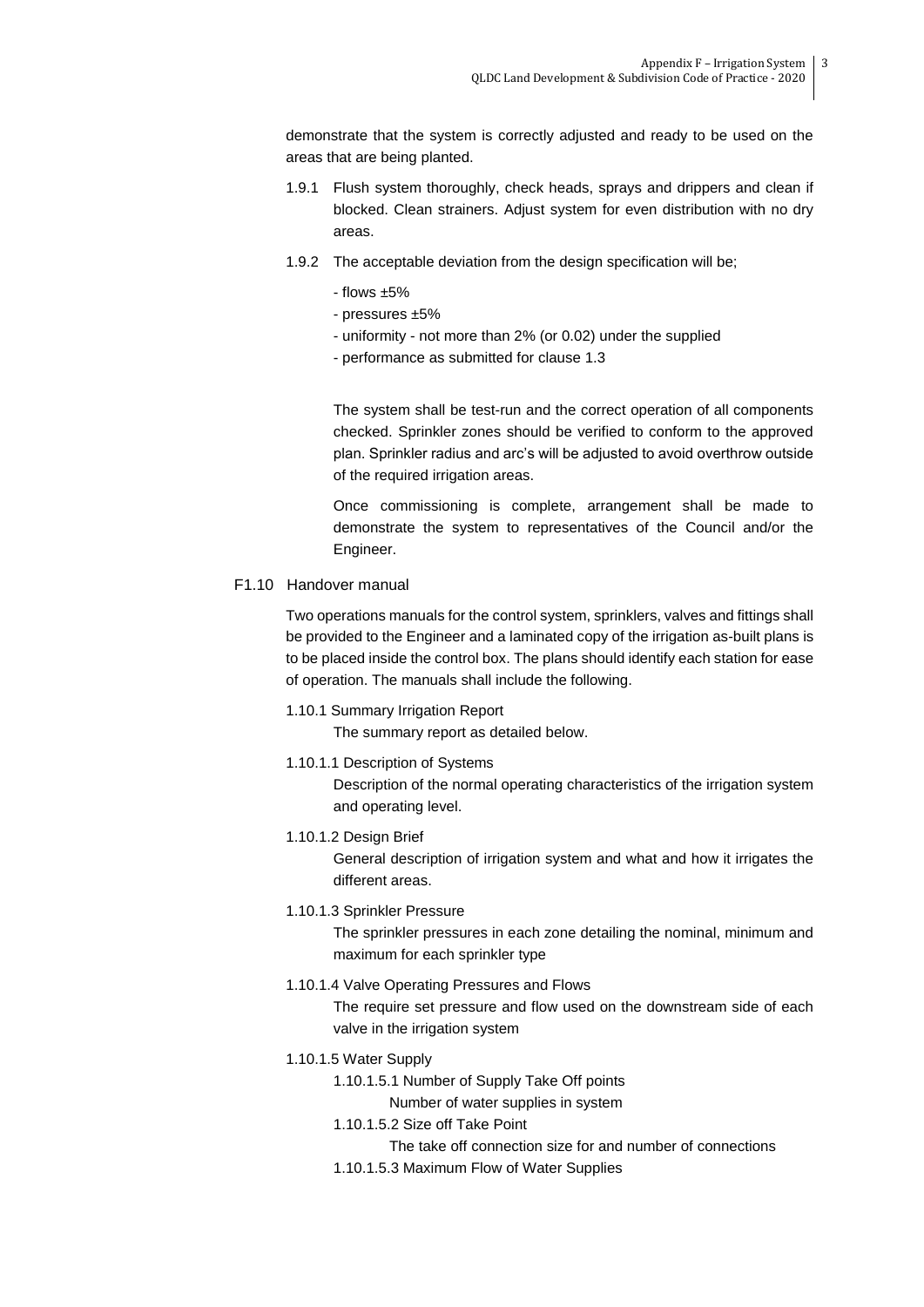The maximum flow from each water supply

1.10.1.5.4 Flow and Pressures at Water Supply Take off Points

The flow and pressure requirement for of each irrigation zone at the water supply

- 1.10.1.5.5 Filtration
	- Filtration required
- 1.10.1.6 Sprinkler Run Times
	- 1.10.1.6.1 Application rates

Application rates or the sprinklers used.

1.10.1.6.2 Zone run Times

The expected zone run times based on an evaportranspiration (ET) rate of 5mm per day

1.10.1.6.3 Maximum System Run Time

The maximum expected system time base on 5mm application per

- day
- 1.10.1.7 Water Usage Total

Total water used per day per irrigation cycle replacing 5mm ET

- 1.10.1.8 Details of the process to follow in the event of a warranty claim.
- 1.10.1.9 The expiration date of the warranty for every item.
- 1.10.1.10 Make, model, size, specification, and date codes of all products.
- 1.10.1.11 Operation manuals or brochures on the valves and sprinklers.
- 1.10.1.12 Spare parts data.
- 1.10.1.13 Trouble shooting information.
- 1.10.1.14 Testing information.
- 1.10.1.15 Successful pressure test certification.
- 1.10.1.16 IQP certification of backflow preventor (if applicable).

All of the above information is to be provided in a addable electronic format and a PVC 3-ring or 4-ring binder. All loose sheets are to be laminated. The name and address of the installing Contractor and that of the company supplying the product (if different) is to be included on the front page of the binder.

The 'as-built' plan, operations manual and commissioning are required for practical completion. The Contractor is to complete and submit to the Engineer the Council's 'asset data information sheet'.

### F1.11 Practical Completion

The Contractor is to liaise with the Engineer and nominated surveyors, to ensure the location of all system components are captured accurately. The following information shall be required:

- The location and depths of all pipe, sprinklers, valves (solenoid, ball and quick coupler) valve boxes, cabling, cable joints, controller, rain switch and soil moisture sensor (if applicable).
- The make and model information of all products, including those in the head works which may already be present (e.g. backflow preventer and water meter).
- Any cable/tubing joint not within a solenoid valve box.
- The size, type and pressure rating of all pipe work.
- Any service locations found outside of the originally documented

4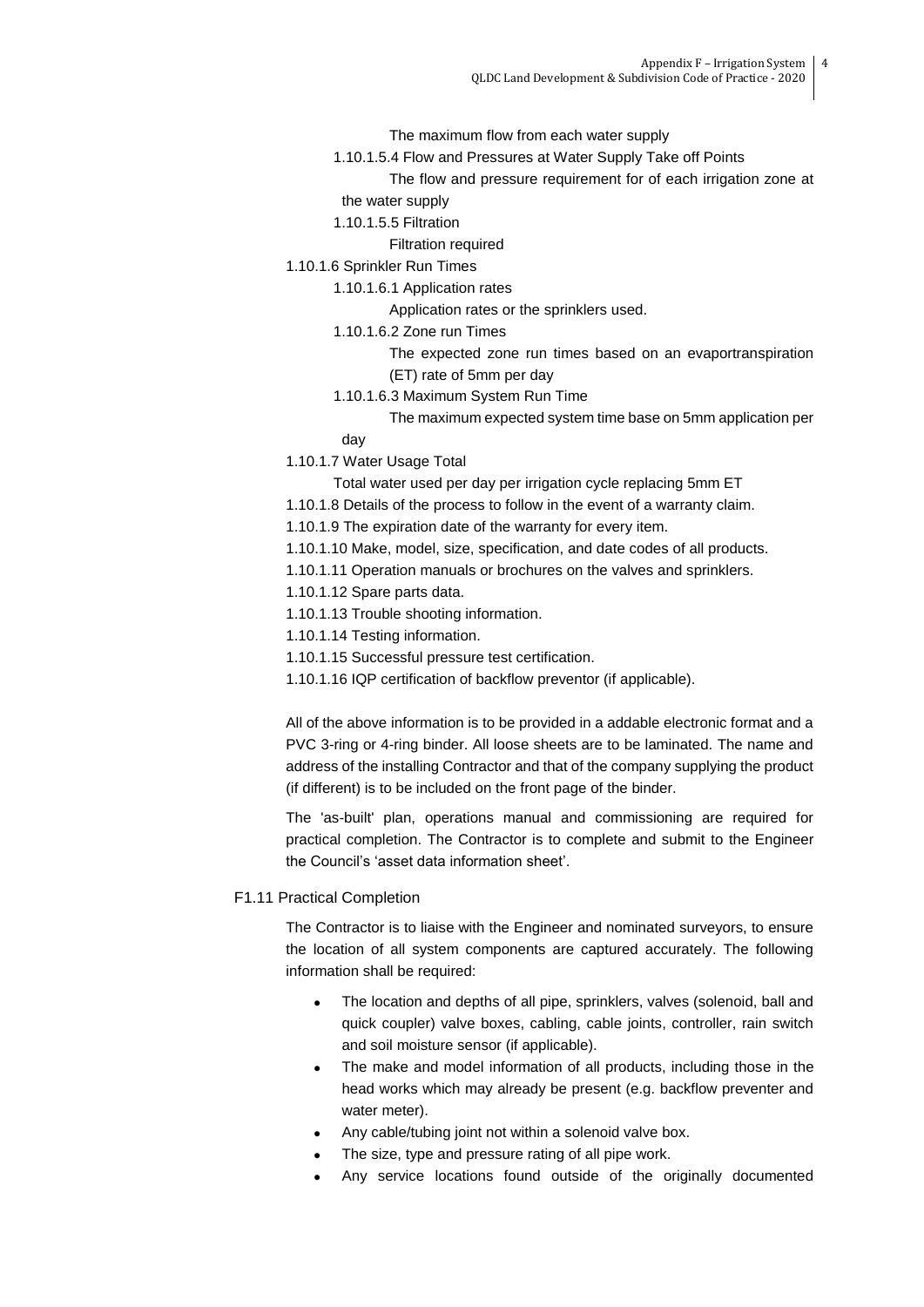locations.

- Changes in mainline pipe direction and dimensions and offset measurements for all pipes and pipe junctions.
- F1.12 As Built Plan

As the system progresses on a daily basis an accurate record of the location, type and size of all sprinklers, fittings, pipes and cables shall be maintained, preferably as a CAD file.

The as-built plan shall clearly illustrate with respect to permanent landmarks, based on dimensioned triangulation from at least two fixed above ground permanent points.

All information and data shall be submitted to the QLDC as per section 1.8.10 (QLDC Code of Practice)

F1.13 Warranty

The entire system shall be warranted against defective materials and workmanship for the period of 12 months from the date of practical completion. However certain component products shall have extended warranties:-

Irrigation Sprinklers - Minimum of 3 years 25mm Solenoid Drip Control Valves - Minimum of 3 years 25mm & 40mm Solenoid landscape Control Valves - Minimum of 5 years

#### F1.14 System Maintenance

During the maintenance period the contractor shall be responsible for making good any defects or faults that may occur, including leaks, sprinkler malfunction, control valve malfunction and trench subsidence.

The contractor shall respond to any defects bought to his attention by the client within 2 days.

#### F2.0 Material Specification.

- F2.1 Sprinklers
	- 2.1.1 General

Generally, sprinklers shall be laid out as shown on the plans, but in all cases, adjusted to provide correct and effective coverage of areas as constructed.

2.1.2. Popup Spray Heads

The sprinkler shall feature combination full circle and part circle matched precipitations spay nozzles with a 100mm pop up height. The sprinklers shall have a 15mm (1/2") BSP female threaded connection and the riser shall be ratcheting to allow easy arc adjustment. Sprinklers shall be operated in groups by solenoid valves as shown on the irrigation plan. Refer standard drawing layout D7.

2.1.3 Popup Rotating sprinklers 20mm

The sprinklers shall feature combination full circle and adjustable part circle

5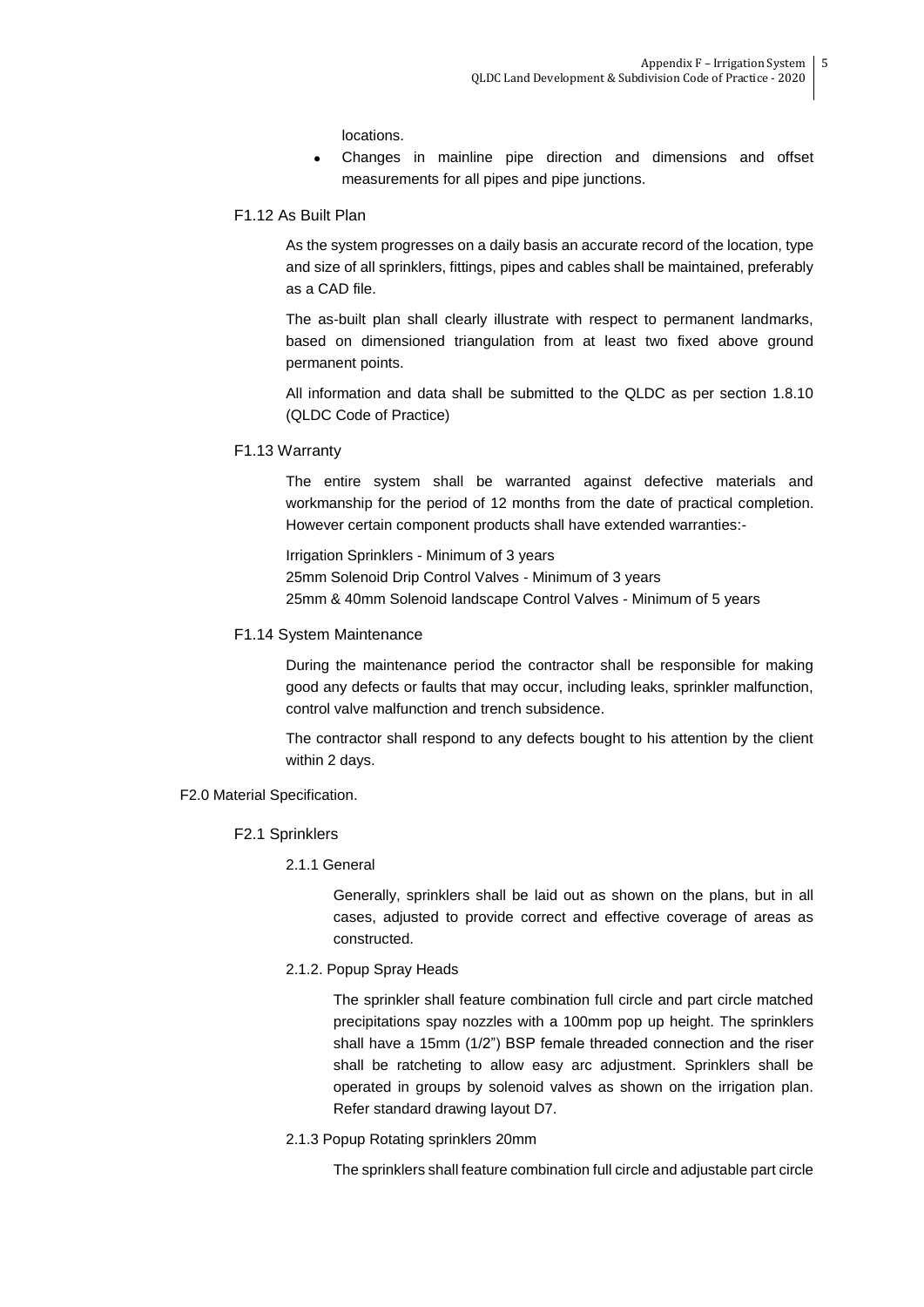drive assemblies. The sprinklers shall have a 20mm (3/4") BSP female threaded connection and a check-O-matic anti-drain value capable of holding back at least 3 metres of elevation. The riser shall have a pop up height of at least 127mm (5"). Sprinklers shall be operated in groups by solenoid valves as shown on the irrigation plan. Refer standard drawing layout D8.

## F2.2 Drip Zones

2.2.1 General

Trees shall be irrigated with two drippers. Pipe work to the trees shall be generally as shown on the plan. Landscape inline drip pipe will be typically spaced at 600mm between laterals and 300mm from the beginning of each planted area.

2.2.2 Drippers

Each tree shall be irrigated with two pressure compensated 4.0 litre per hour drippers attached to a 13mm lateral pipe. The two drippers shall be connected via the 15mm LDPE to the 13mm lateral pipe (500KPa rated) which is to be installed in a ring around the two trees.

The dripper shall connect directly into the lateral pipe and be capable of being taken apart for cleaning. In the event that LDPE dripper lateral pipe is under paving or concrete then the LDPE Lateral will be installed 300mm into the tree pit. Drippers shall be capable of being taken apart for cleaning.

Refer standard drawing layout D6.

## F2.3 Valves

## 2.3.1 Solenoid Control Valve Assemblies

The landscape turf and dripper stations shall be controlled with solenoid operated control valves. These will be sized as per the manufactures recommendations. Valves shall be fitted with adjustable pressure regulators specifically designed to fit the solenoid valve. Alternatively, preset or adjustable "in-line" type pressure regulators may be used for small flow drip stations; these shall be set that the downstream pressure is a maximum of 3 Bar. All valves shall feature BSP female threaded inlets, have flow control and internal bleed for manual operation.

In addition, those valves controlling drip zones shall incorporate a 120 mesh filter in the assembly to provide the drippers protection from any debris in the lines.

All solenoid valves will be housed in valve boxes and have manual isolating fitted upstream of the valve. Refer standard drawing layout D3.

## 2.3.2 Lateral Isolation valves

All lateral isolation valves shall be fig. 125 bronze gate valves, DR rated for in ground use. Valves shall be pressure rated at not less than 14 Bar.

2.3.3 Drip Lateral Isolation Valves

The isolation valve to each section when required shall be a 15mm or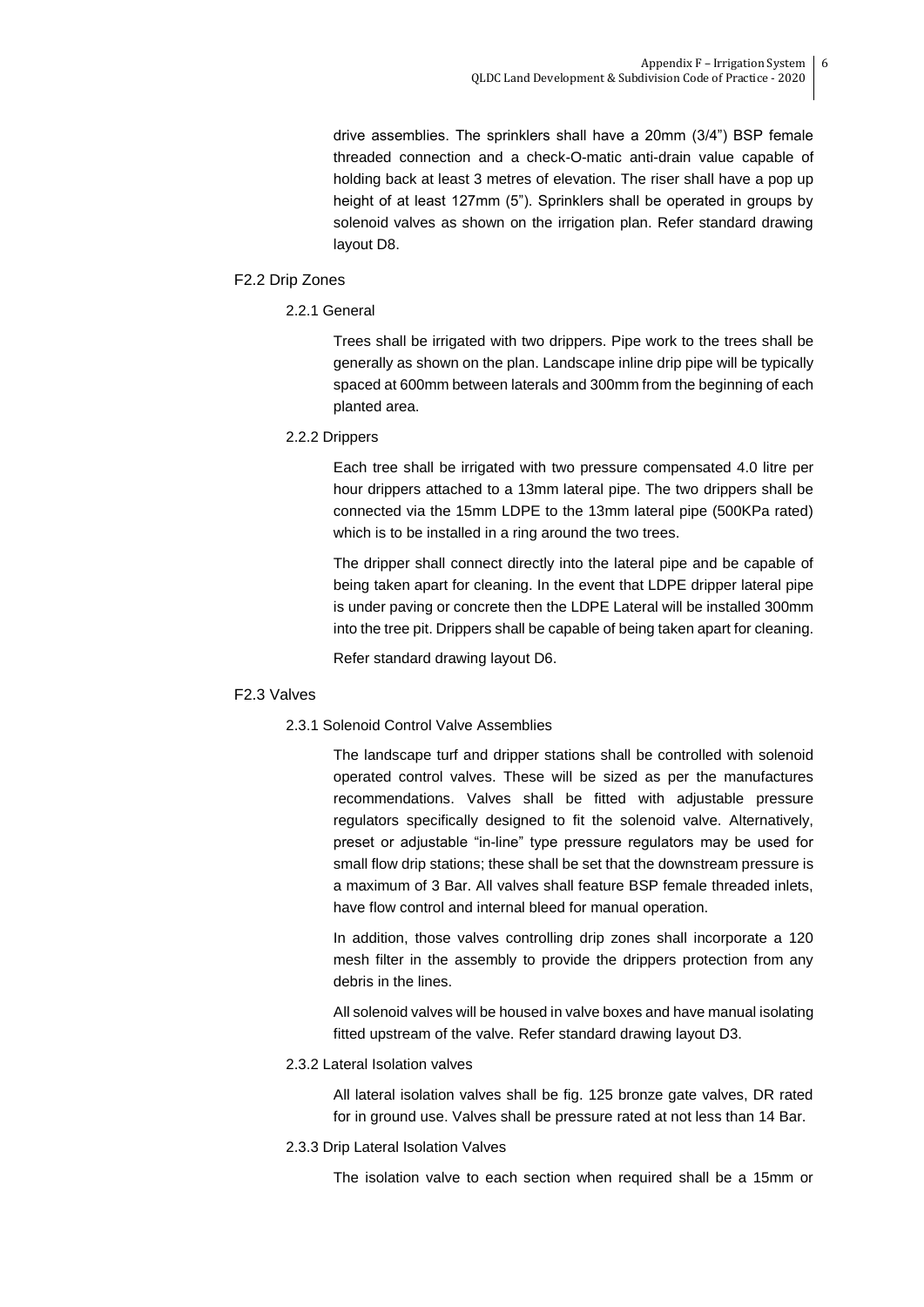20mm ball valve.

2.3.4 Quick Coupling Valves (QCV)

All quick coupling valves shall be 25mm (1") BSP female threaded brass valves with single lug key. All quick couplers shall be housed in valve boxes. All QCVs shall be connected to the mainline with swing joint risers to allow correct levelling. All QCVs shall be securely anchored in the ground with a stabilising bar and stainless steel U bolt clamp.

2.3.5 Valve Boxes

All valve boxes shall be constructed from high impact plastic or galvanised steel. They must be able to support the weight of a vehicle without damage. Valve box lids shall be of the bolt-down type and be supplied with bolts fitted.

The following valve box sizes shall be used.

Lateral Isolation Valves 6" Round Landscape & Drip Solenoid Valves 12" Rectangular Dripper Lateral Manual Valves 6" Round Cable Joints 6" Round Water meter, Backflow preventer 22.5" Rectangular

Also refer standard drawing layout D1,D2,D3,D4,D5

All valve boxes shall feature T section lids so that the lid is fully supported by the body of the box.

2.3.6 Backflow Preventors

Each connection to the potable water supply must be protected by a double check valve backflow preventer assembly housed in a protective valve box, as detailed in the standard drawing layout D1 and D2.

2.3.7 Water Meter

Each connection to the potable water supply must have a water meter installed immediately upstream of the back flow preventer. The water meter shall be housed in a protective valve box, as detailed in the standard drawing layout D1and D2 . Meter type as per QLDC water metering policy.

## F2.4 Pipework

## 2.4.1 General

The use of solvent weld fittings is not permitted.

2.4.2 Mainline

All pipes under constant pressure shall be uPVC to AS/NZS 1477, rated to 12.5 Bar, or PE100 PN12.5 to AS/NZS 4130, rated to 12.5 Bar. Pipes sized 100mm and above shall be PE while those below 100mm shall be MDPE.

2.4.3 Lateral

All lateral pipes downstream of a solenoid valve shall be PE 80B to AS/NZS 4130, rated to PN 9 (9 Bar).

2.4.4 Dripper Laterals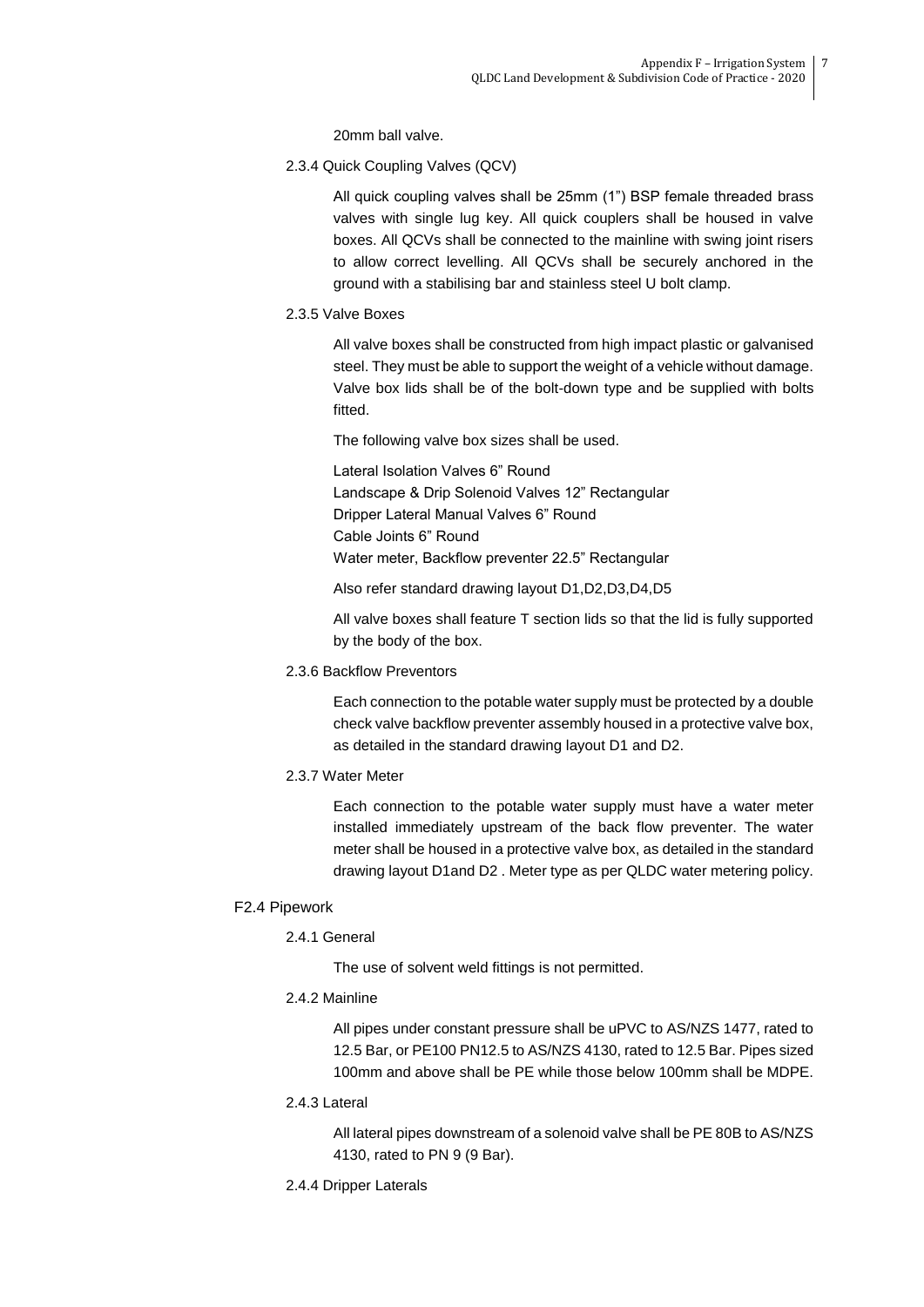All lateral pipe downstream of the drip zone control valves shall be LDPE, sized as shown on the plans. The LDPE shall be manufactured to (NZS 7601), the following pressures shall apply 15mm – PN9.7, 20mm – PN 9, 25mm PN8.

The end of each lateral shall be terminated in a valve box with a threaded cap/plug to allow flushing.

2.4.5 Dripper Take Offs

From the LDPE lateral a 13mm lateral pipe will be installed in a ring around the tree. Refer Standard Drawing D6.

- F2.5 Fittings
	- 2.5.1 PVC Mainline Fittings

All mainline PVC pipe fittings shall be ductile iron with rubber ring or flanged connections. Cast iron or gun metal tapping bands shall be used for valve take offs. All mainline tees and bends shall be ductile iron. All flange connections shall be made using galvanized nuts, bolts and washers.

2.5.2 PE Fittings

All fittings for PE pipe shall be compression type. Take-offs for sprinklers shall be PE tapping saddles, manufactured to NZS/AS 4129, rated to PN 16.5 (16 Bar).

All tapping saddles shall have stainless nuts and bolts and a stainless retaining ring around the threaded section of the saddle.

2.5.3 LDPE Fittings (PN9)

LDPE pipe in the drip irrigation zones shall be joined with Hansen or Anka fittings designed for the purpose and manufactured to NZS 7601.

2.5.5 Inline Drip Fittings

All inline drip pipe shall be joined with Anka 15mm fittings.

2.5.6 Sprinkler Risers

All gear drive sprinklers shall be mounted on swing joint risers.

All sprinklers with an inlet 20mm and greater shall be mounted on articulated risers comprising 3 threaded MF elbows and a 300mm long threaded nipple. All swing joint risers shall have a nominal lay length of 300mm.

All Spray sprinklers shall be connected to the reticulation system comprising two BSP thread barbed elbows (with 4 barbs) and a 300mm length of 15mm LD polythene pipe. Refer standard drawing D7 and D8

- F2.6 Road, Bridge & Stream Crossings
	- 2.6.1 General

Where pipe crosses a bridge or stream, fusion or butt welded polyethylene pipe shall be used. The PVC pipe shall be terminated with a flange fitting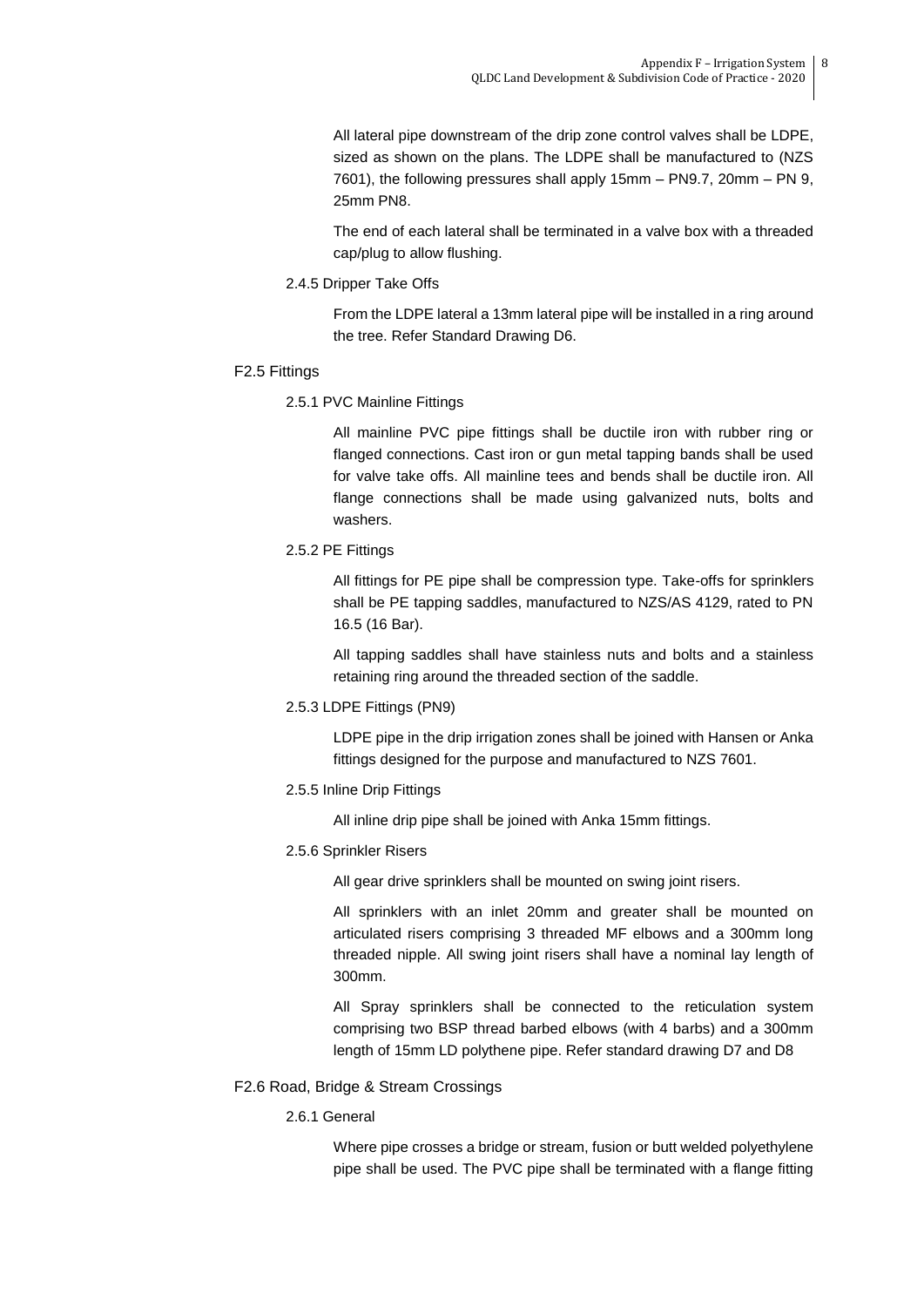to which the polyethylene flanges will be connected. The transition point and any elbows required shall be secured with thrust blocks to prevent movement. Refer to plan for PE pipe sizes.

The pipework shall be securely strapped to the bridge structure at no more than 1m intervals.

A drain down point shall be fitted to discharge the mainline at each stream crossing. This shall consist of a fusion tapping saddle and 50mm lever ball valve.

Wiring where applicable shall be installed in electrical ducting and securely strapped to the bridge structure at no more than 1m intervals.

#### 2.6.2 Road & Path Crossings

With sizes equal too and less than 63mm a 100mm duct will be installed and when required a 50mm electrical duct complete with draw wire will be installed beside the 100mm duct. Pipes under roads will be installed to a minimum depth of 1m cover. Refer standard drawing layout D9.

## F2.7 Control System

2.7.1 General

The control system can be battery powered controllers for irrigation which is used for establishment only. Irrigation which is required to be permanent controlled shall be the conventional AC powered controller suitable for outside installation. Decoder systems can be used on systems which have a greater station count than 24 valves. Decoder system are more acceptable to surge damage and general require a high level of technical expertise when trouble shooting.

Automatic controllers shall be provided for irrigation systems. These should be of 240 volt power supply.

The Controllers are solid state with the state of the art controller technology, which will provide the versatility required for operating the proposed irrigation system. They shall be housed in a protective plastic cabinet and some of their features are:

- Three independent programs, two that can run concurrently.
- Simple program review.
- Water budgeting.
- Programmable valve test.
- Self-diagnostic circuit breaker.
- Non-volatile memory.
- Time battery backup.
- Two year warranty

Battery controllers shall be submersible up to 2m in water as per IP-68 standards with a 2 year warranty. Batteries shall last for a minimum of 1 year's operation.

## 2.7.2 Control Cables

Cable from the field to the valves or sprinklers shall be multi core

9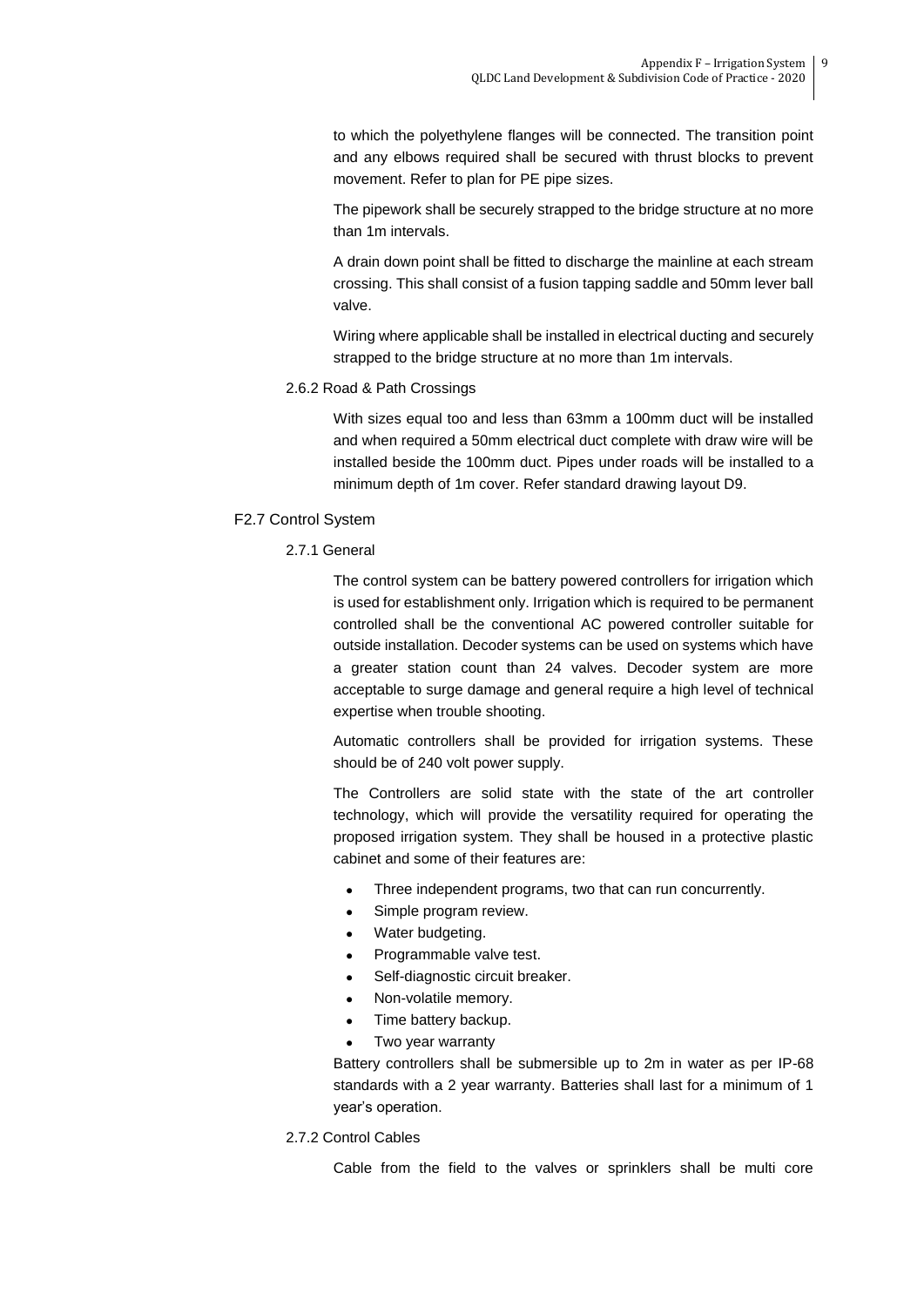polyethylene sheathed cable.

Minimum wire size shall be 1.5mm2. In all cases, one of the cables in multi core shall be black to denote the common wire. No joints shall be made between the irrigation control unit and the valve.

2.7.3 System Grounding

The control system shall have equipment as recommended by the manufacturer to provide surge protection to the irrigation field units. In most circumstances this will be a copper clad earth rod installed in a 150mm valve box connected via 16mm2 copper cable to the irrigation field unit.

## 2.7.4 Wire Connectors

All wire joints shall be made using grease filled type connectors suitable for below grade burial. King type or 3M DBY or 3M DBR connectors shall be used.

2.7.5 Metallic Detector Tape

150mmabove the pipe a metallic detector tape printed with the works "Water Pipe Below" shall be laid over the position of the pipe line. Refer standard drawing layout.

## F3.0 Installation

## F3.1 Sprinklers

All pipe work shall be thoroughly flushed prior to any sprinklers being installed. The sprinklers shall be screwed on to the swing joint and set level with the surrounding ground by using a 500mm straight edge. A 400mm square of biodegradable coir matting shall be placed around each sprinkler to stabilise the soil around the sprinkler and provide a suitable environment for the seed to strike.

Soil around the sprinkler shall be compacted to prevent the sprinkler sinking. The sprinkler shall then be tested for correct operation and arc of coverage. Refer standard drawing layout D7 and D8.

## F3.2 Drippers

Drippers shall be installed underneath the bark mulch Refer standard drawing layout D6.

## F3.3 Valves

## 3.3.1 Solenoid Control Valves

All solenoid valves shall be installed in rectangular valve boxes. Threaded rigid PVC risers shall be used to ensure the valve sits a maximum of 100mm beneath the lid of the valve box for ease of maintenance. The valve assembly shall be centrally located within the box, and no part of the box shall be in contact with any part of the valve or connecting pipe work.

The valve assembly shall be fitted such that it is clear of any soil or backfill material. A 75mm layer of gravel shall be packed under each valve.

Drip zone valves shall incorporate a pressure regulator and 120 mesh filter.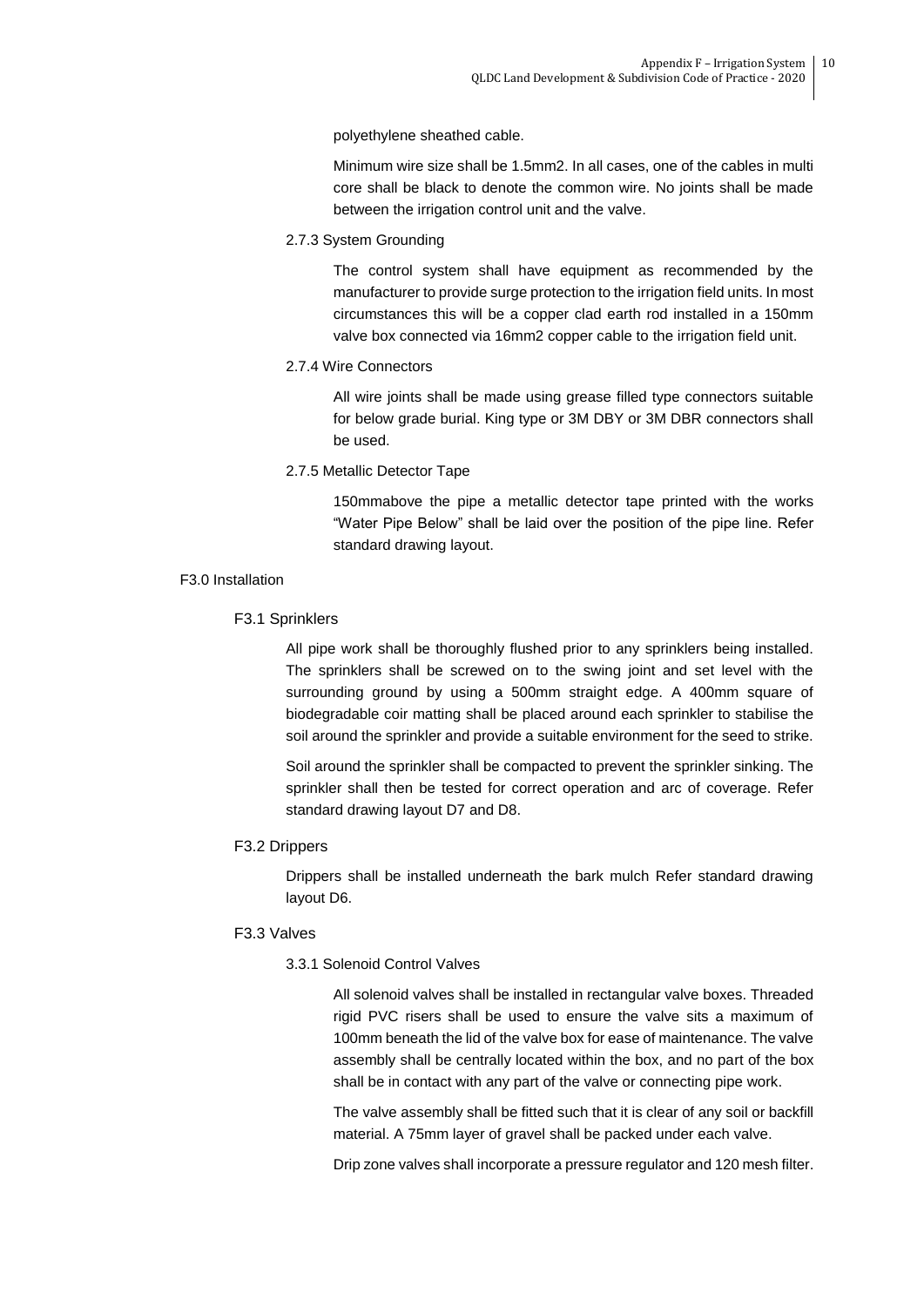Pressure regulators shall be adjusted to ensure the downstream pressure on the drip zones does not exceed 3 Bar. Refer standard drawing layout D3 and D5.

3.3.2 Mainline Isolation Valves

All mainline sluice valves shall be installed such that the operating nut is vertical, not on an incline. A 250mm (10") culvert pipe or similar shall be cut to fit around the valve and extend up into the valve box to allow easy access and prevent soil burying the valve.

All mainline sluice valves shall be correctly thrusted to prevent their movement as detailed in QLDC plan W05.

3.3.3 Lateral Isolation Valves

Lateral valves shall be installed at mainline depth. A 150mm duct tube shall be cut to fit over each valve operating handle and extend up into the valve box for operation with an extension key. Refer as detailed in QLDC plan W05.

3.3.4 Backflow Preventer

A line strainer shall be installed immediately upstream of the back flow preventer and its valves. An isolating valve must be installed upstream of the line strainer. The backflow preventer, line strainer and all associated valves shall be installed in an approved valve box that provides adequate access for testing and servicing, with the lid accessible at finished grade level. The assembly shall comply with the Water supplies Protection act 1961/87, in accordance with the practical solutions of the Building act 1991 for a medium hazard connection. The backflow Preventer must be tested by an independently qualified person (IQP) Refer standard drawing layout D1 and D2

3.3.5 Water Meter

A water meter shall be installed immediately upstream of the back flow preventer and its valves. The water meter shall be installed in an approved valve box that provides adequate access for testing and servicing (425mm x 575mm), with the lid accessible at finished grade level. Install with minimum of 10 pipe diameters upstream and 5 diameters downstream. Refer standard drawing layout D1 and D2

3.3.6 Quick Coupling Valves

All quick couplers shall be housed in valve boxes. All QCVs shall be connected to the mainline with swing joint risers to allow correct levelling. All QCVs shall be securely anchored in the ground with a stabilising bar and stainless steel U bolt clamp.

3.3.7 Drip Lateral Isolation Valves

Where drip isolation valves are used they shall be isolated with a lever ball valve.

These shall be housed in 150mm (6") boxes, located as close as possible to the LDPE feeder pipe.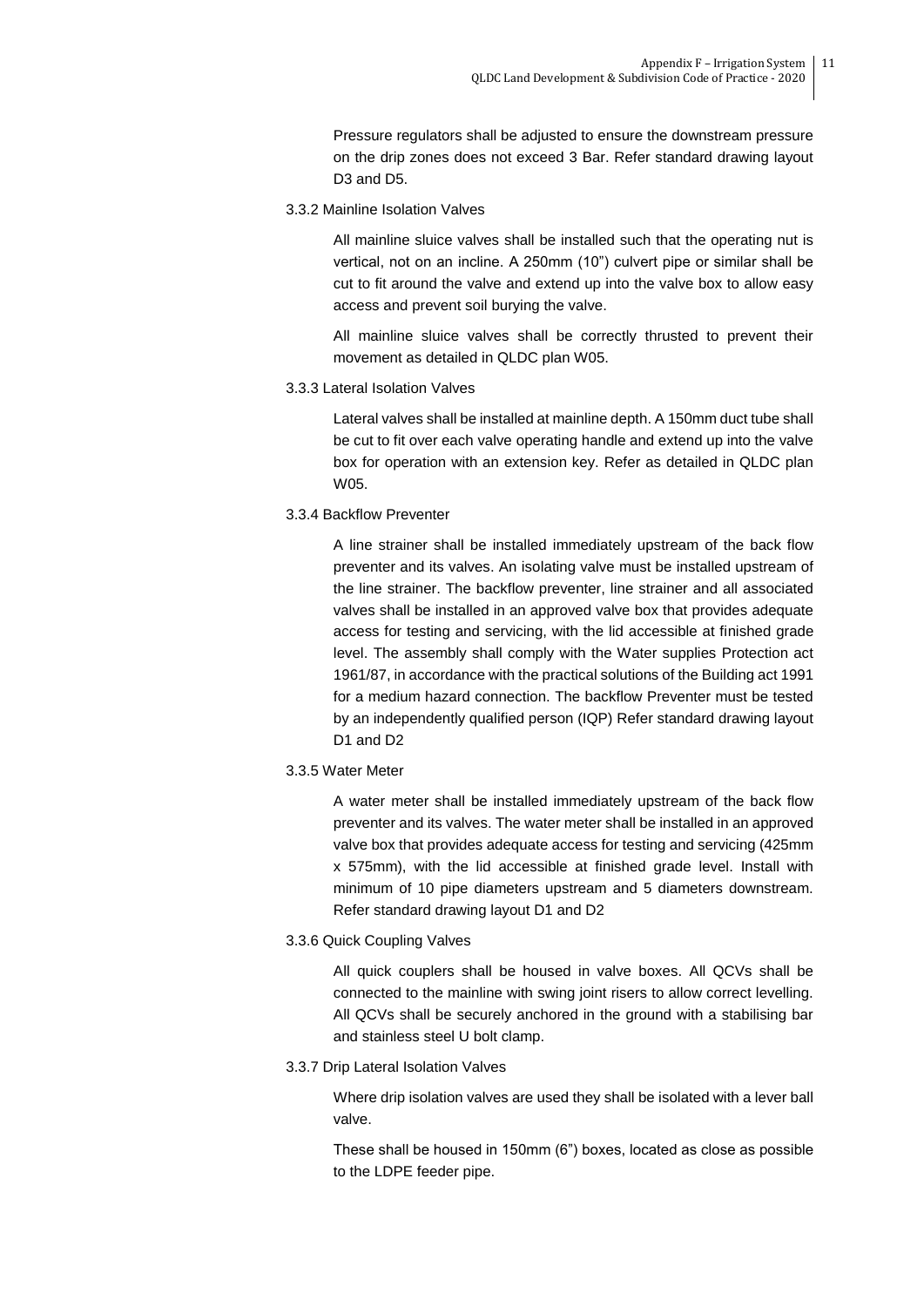## 3.3.8 Valve Boxes

All valve boxes shall be installed on treated timber or brick supports to prevent them settling. All valve box lids shall be set flush with surrounding ground. Where possible valve boxes shall be installed off pedestrian areas.

## F3.4 Pipework

3.4.1 General

Pipe work installation involves the trenching, bedding, laying backfilling and commissioning of the pipe work system as shown on the plans.

## 3.4.2 Trench and Backfill

As per section 6.5 'Construction' from the QLDC Land Development and Subdivision Code of Practice:

6.5.1 Excavation

Excavation of existing carriageways shall conform to the TA's road opening procedures where these exist. Excavation in existing carriageways shall be carried out in a safe manner with the minimum disruption to traffic and pedestrians.

6.5.2 Embedment

Pipes and fitting shall be surrounded with a suitable bedding material in accordance with Appendix B drawings CM – 001 and  $CM - 002$ .

## 6.5.3 Backfilling and reinstatement

6.5.3.1 Carriageways

Backfilling shall be in accordance with the requirements of the TA. Pipe trenches within a carriageway shall be backfilled using an approved hardfill placed immediately above the pipe embedment and compacted in layers not exceeding 200 mm in loose depth, as per Appendix B drawing CM – 002.

In existing sealed roads, the top section of the trench shall be backfilled as specified by 3.4.2.3. The depth of base course and type of finishing coat seal shall conform to the standard of the existing road construction.

## 6.5.3.2 Berms

Pipe trenches under grass berms and footpaths shall be backfilled in accordance with the requirements of Appendix B drawing CM – 002.

## 3.4.3 Pipework

All mainline pipes shall be installed to provide 1m of cover over the pipe in roads, with all other areas being a minimum of 400mm. All pipework shall be joined in accordance with manufacturer's instructions. Refer standard drawing layout. D9

3.4.4 Thrust Blocks

Concrete thrust blocks cast in situ shall be installed on the PVC mainline at each bend, tee, sluice valve or end of line to prevent movement. Pre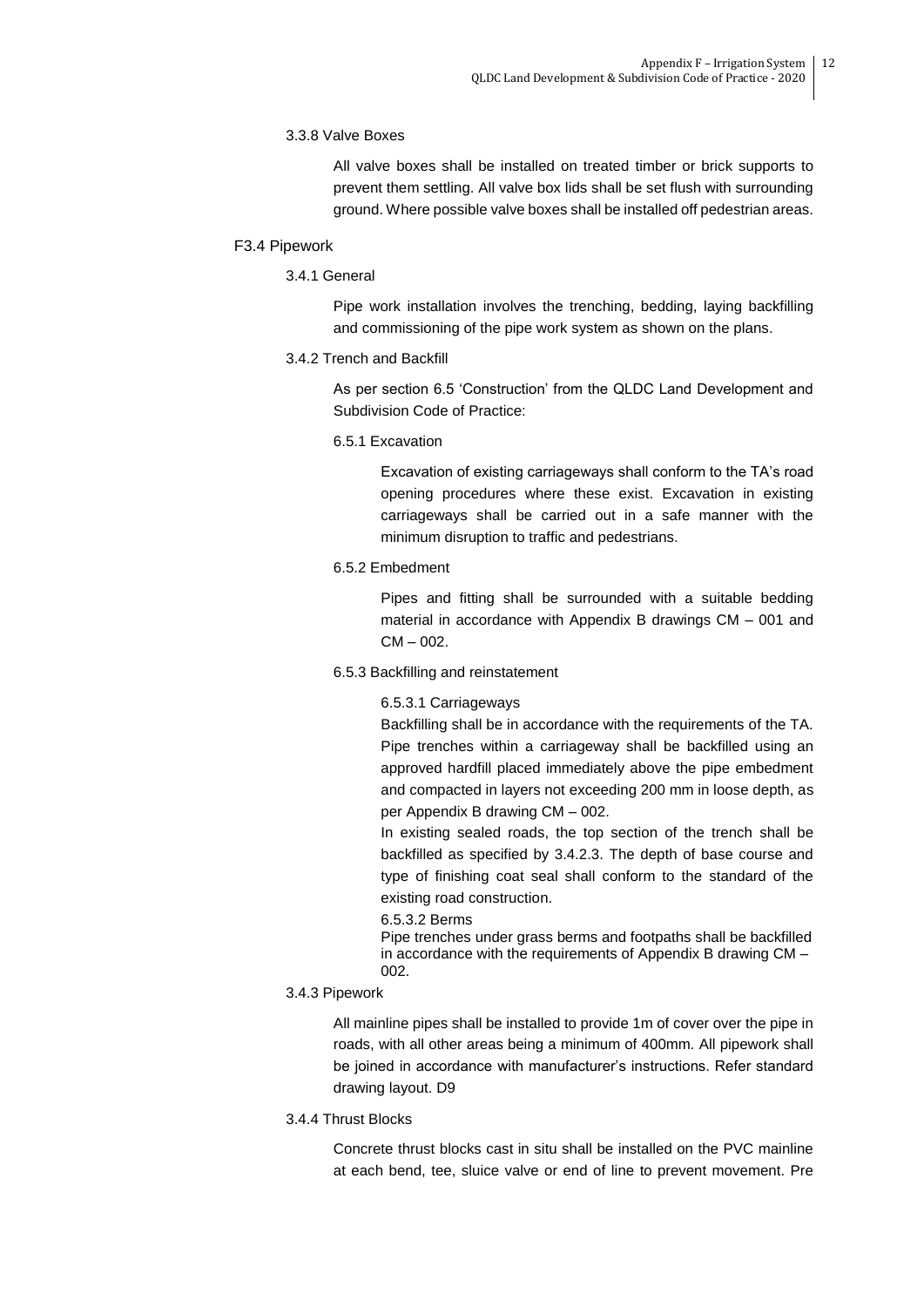cast blocks shall not be used. Prior to pouring concrete, the pipe and fittings shall be wrapped in polythene sheet. The thrust block shall be constructed in such a way that the load is evenly spread over a vertical trench wall in undisturbed ground.

3.4.5 Dripper Laterals

The LDPE laterals may be installed by mole plough as long as the minimum depth of 400mm is obtained, dripper, refer standard drawing layout. The lateral pipe must be flushed before the installation of drippers shall be installed on a 13mm lateral ring around the tree. Refer standard drawing layout.

The end of each 15mm lateral shall be fitted with a threaded end cap or in the case of a ring main shall be fitted via a tee to facilitate flushing prior to installing the dripper and for future maintenance.

3.4.6 Inline Drip Pipe

Inline drip pipe for landscape plantings shall be installed on top of the ground and securely anchored by ground staples at 1 metre intervals. Lateral lines supplying water to the in line drippers shall be thoroughly flushed so as to prevent any blockages in the inline drippers. The in line drip pipe will be covered by a bark mulch.

#### 3.4.7 Fittings

All fittings shall be installed in accordance with manufacturer's instructions and in accordance with their intended design use.

## F3.5 Control System

## 3.5.1 General

All electrical work shall be carried out in accordance with relevant

New Zealand standards and codes of practice by experienced personnel.

## 3.5.2 Field Control Cabling

All wire from the irrigation control unit to the valves shall be run in continuous lengths, no joins are permitted in these cables. The cable shall be laid beside the pipe. At joints and valves, 500mm of slack cable shall be left to allow the valve wiring to be completed with ease above ground.

At the control location each pair of wires shall be clearly labelled with the station number that they operate for ease of installation. All wire shall be laid in the trench adjacent to the pipe, the cable shall be 'snaked' and an expansion loop shall be left at bends and tee junctions to avoid stretching the cable when backfilling. The cable shall be laid on one side of the pipe, it shall not be laid crossing over the pipe.

At points where thrust blocks are to be poured the cable must not be buried in the concrete.

Wherever a cable junction is to be made there shall be at least 500mm of spare cable that can be brought above ground for ease of maintenance.

An accurate record of each control unit number and the stations they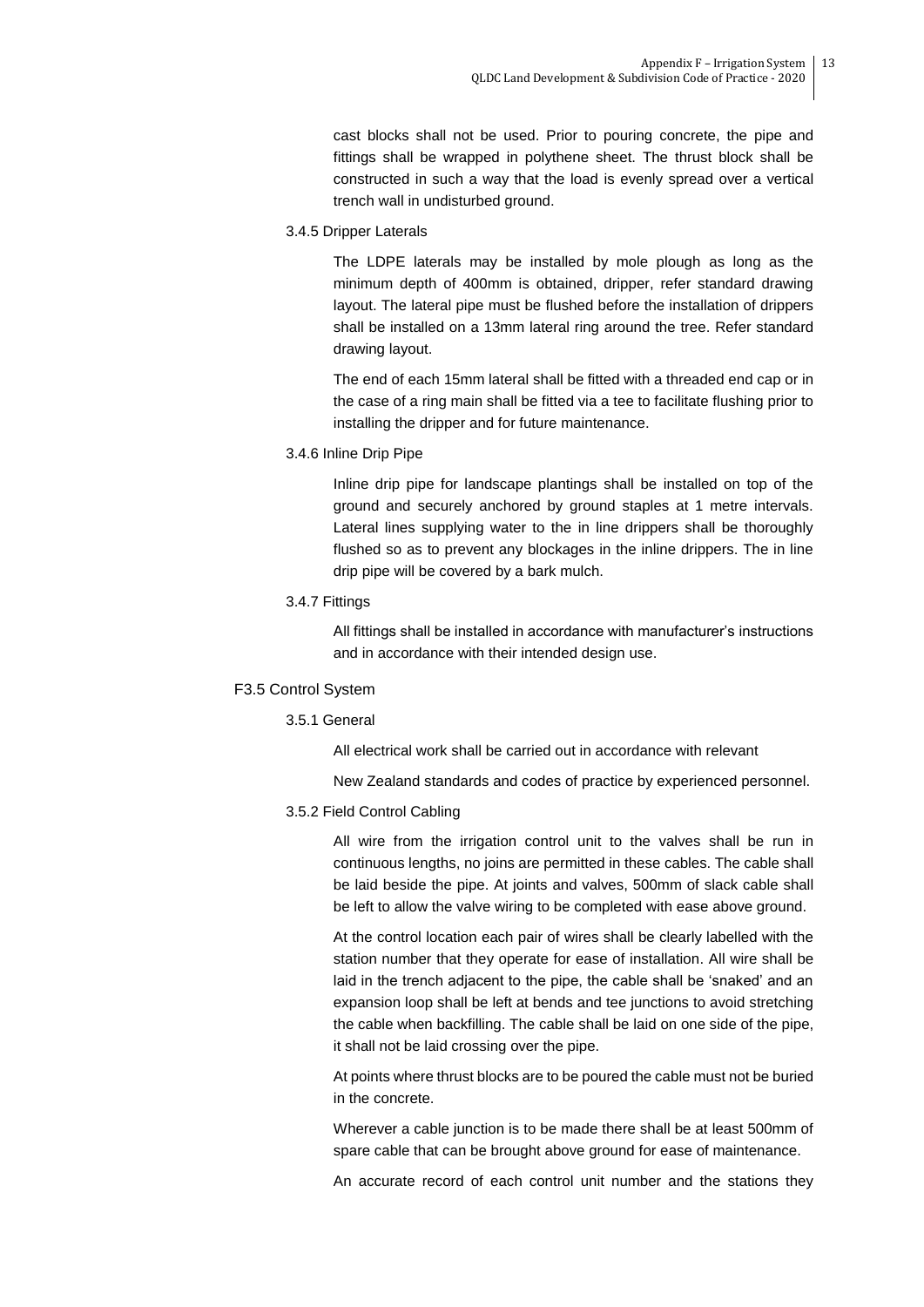operate shall be maintained as the installation progresses. This shall be transferred to the controller as soon as possible and on a frequent basis.

3.5.3 Irrigation Control Units

Controllers shall be installed as per the local authority codes and manufactures recommendations. Controllers shall also be earthed independently of the building earth. This earth shall have a maximum resistance as tested of 10 Ohms.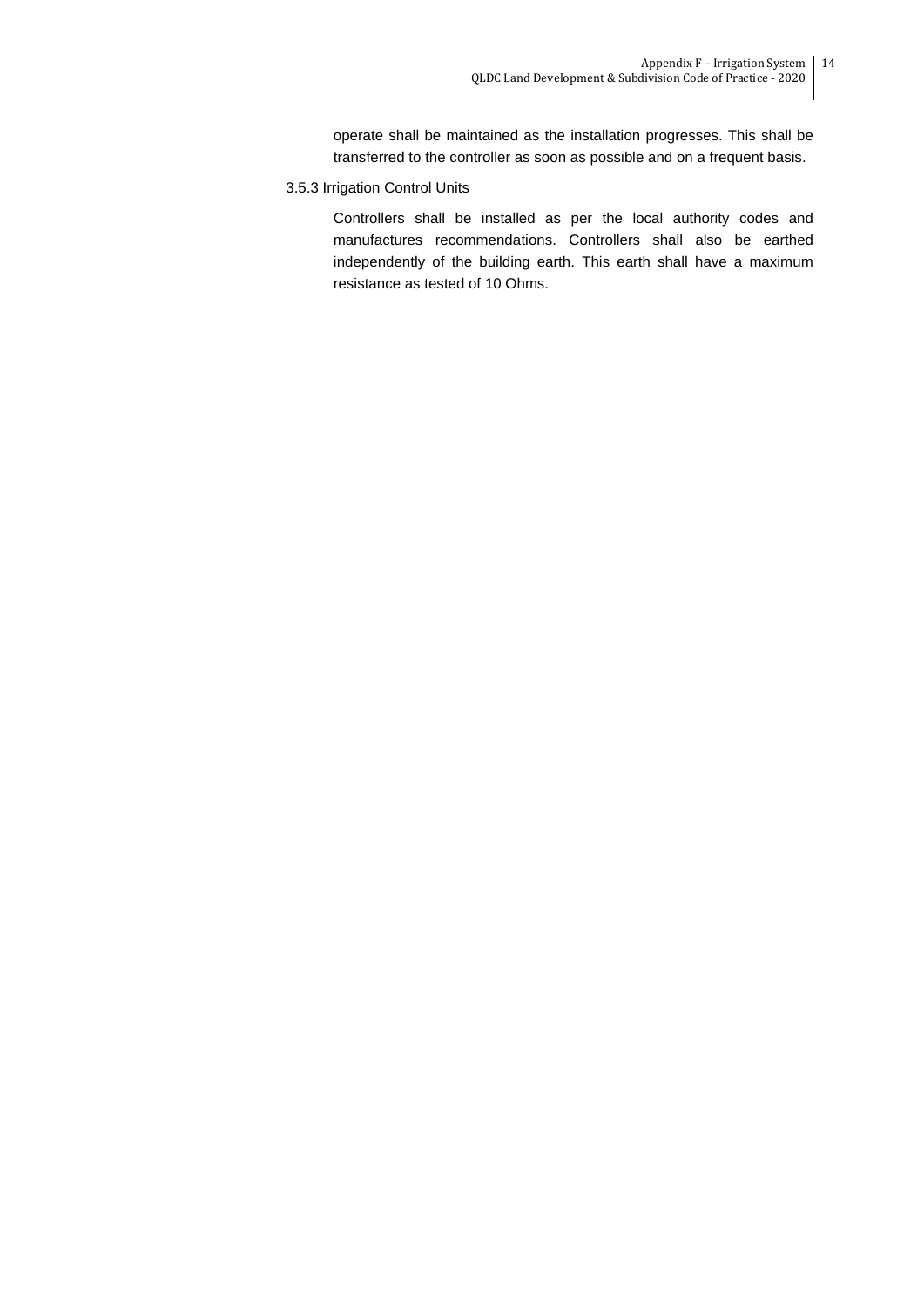



Drawing 0-1: Connection 20mm – 25mm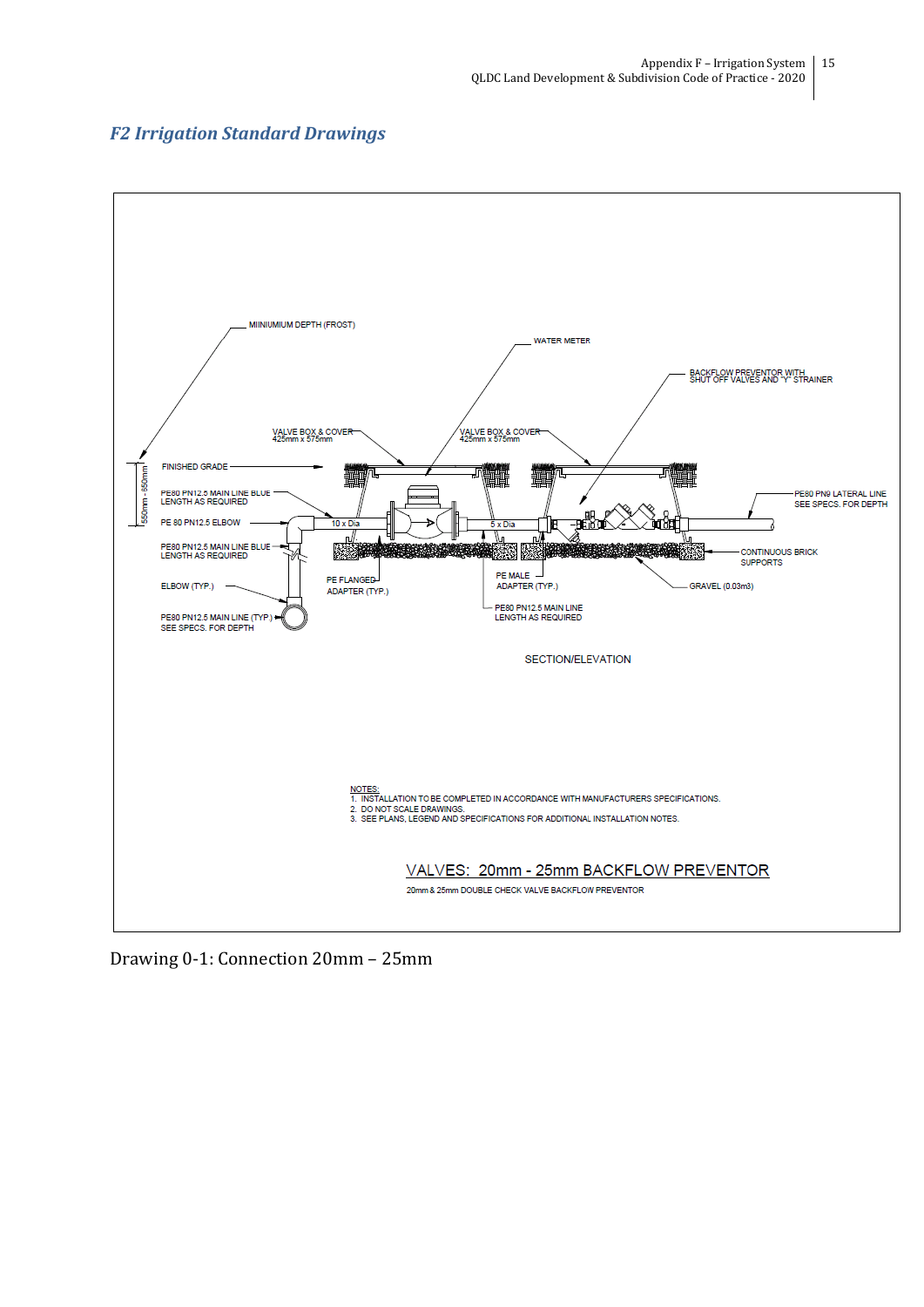

Drawing F0-2: Connection 40mm – 50mm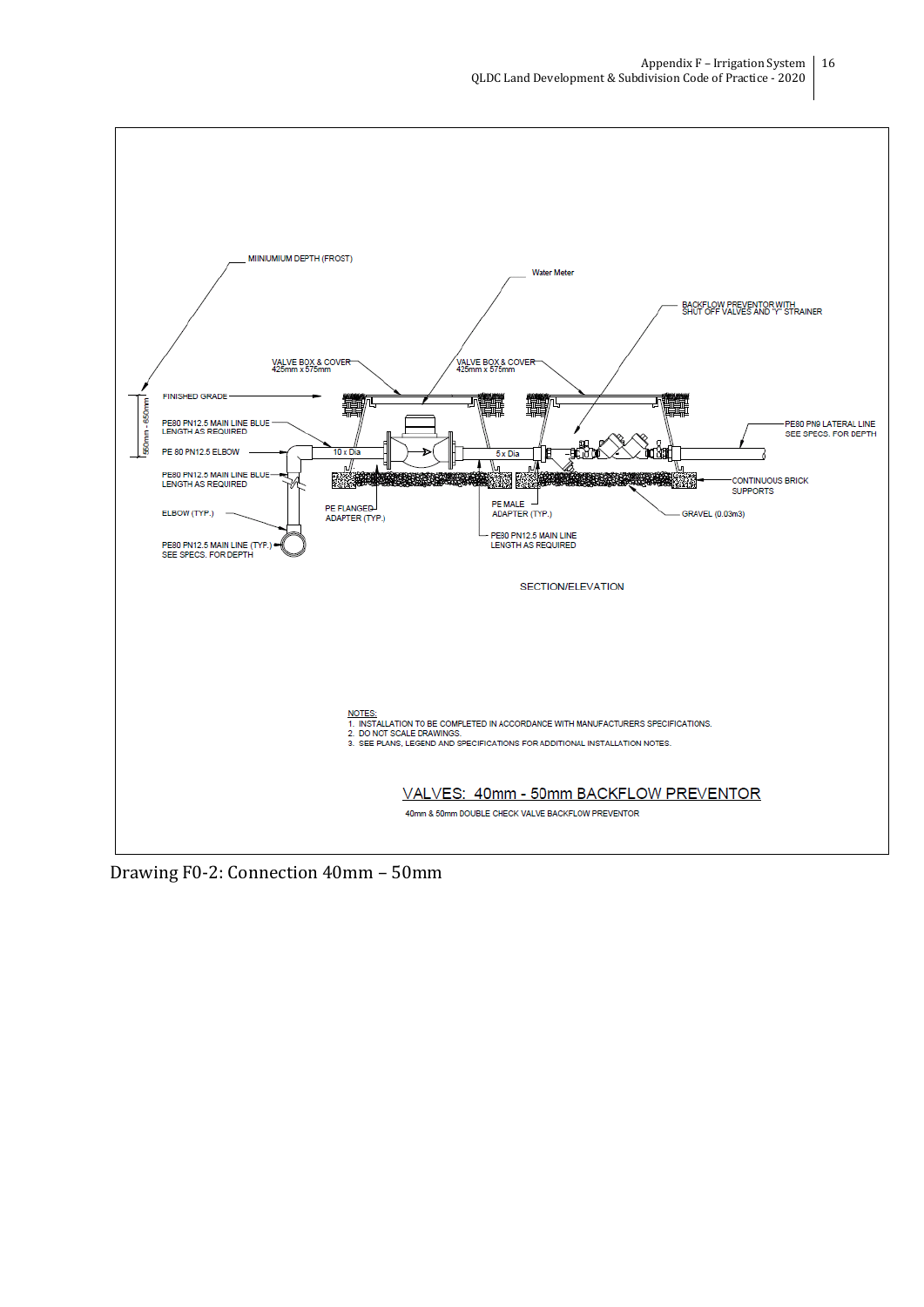

Drawing F0-3: Control Valving 25mm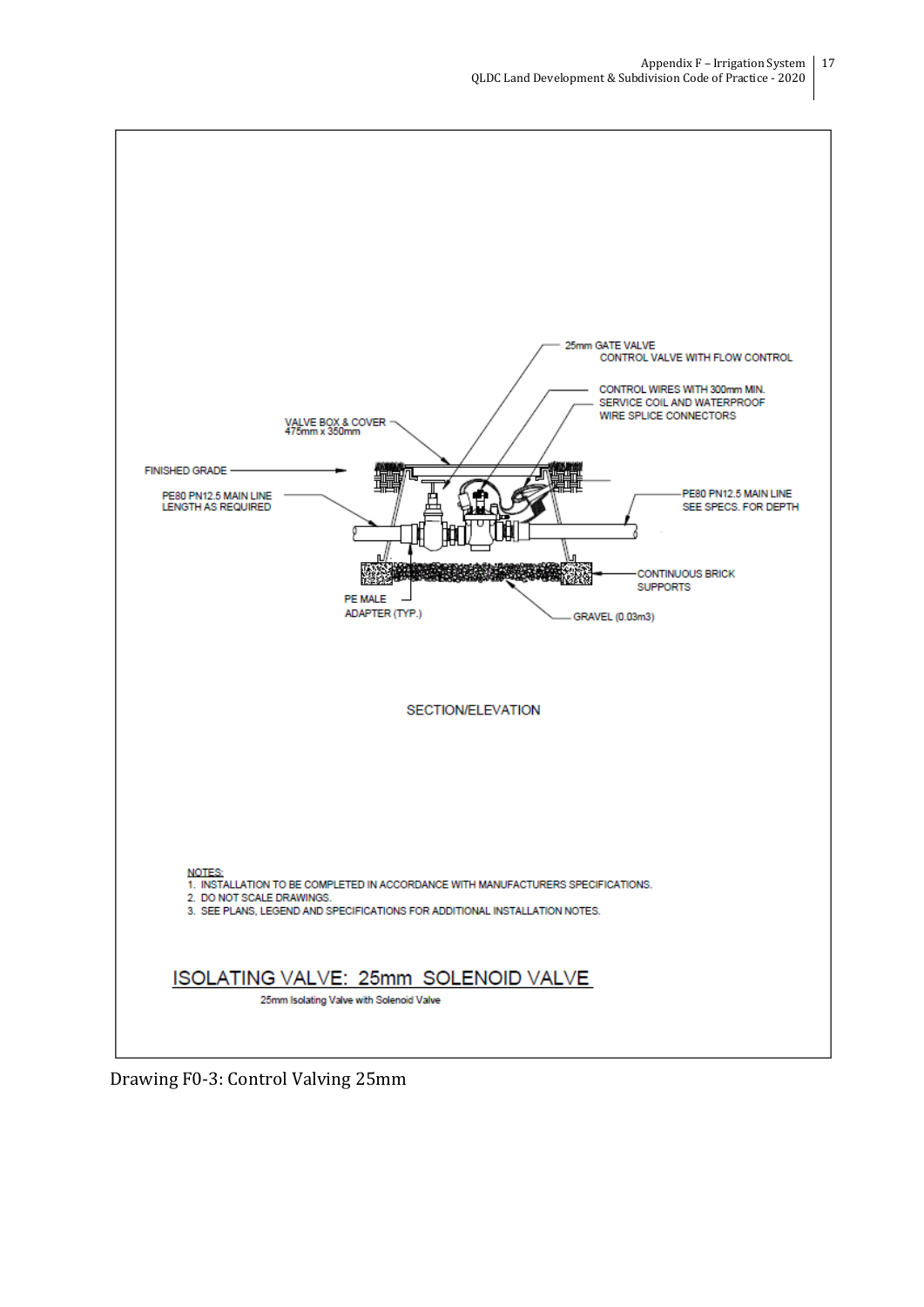

Drawing F0-4: Filter – 25mm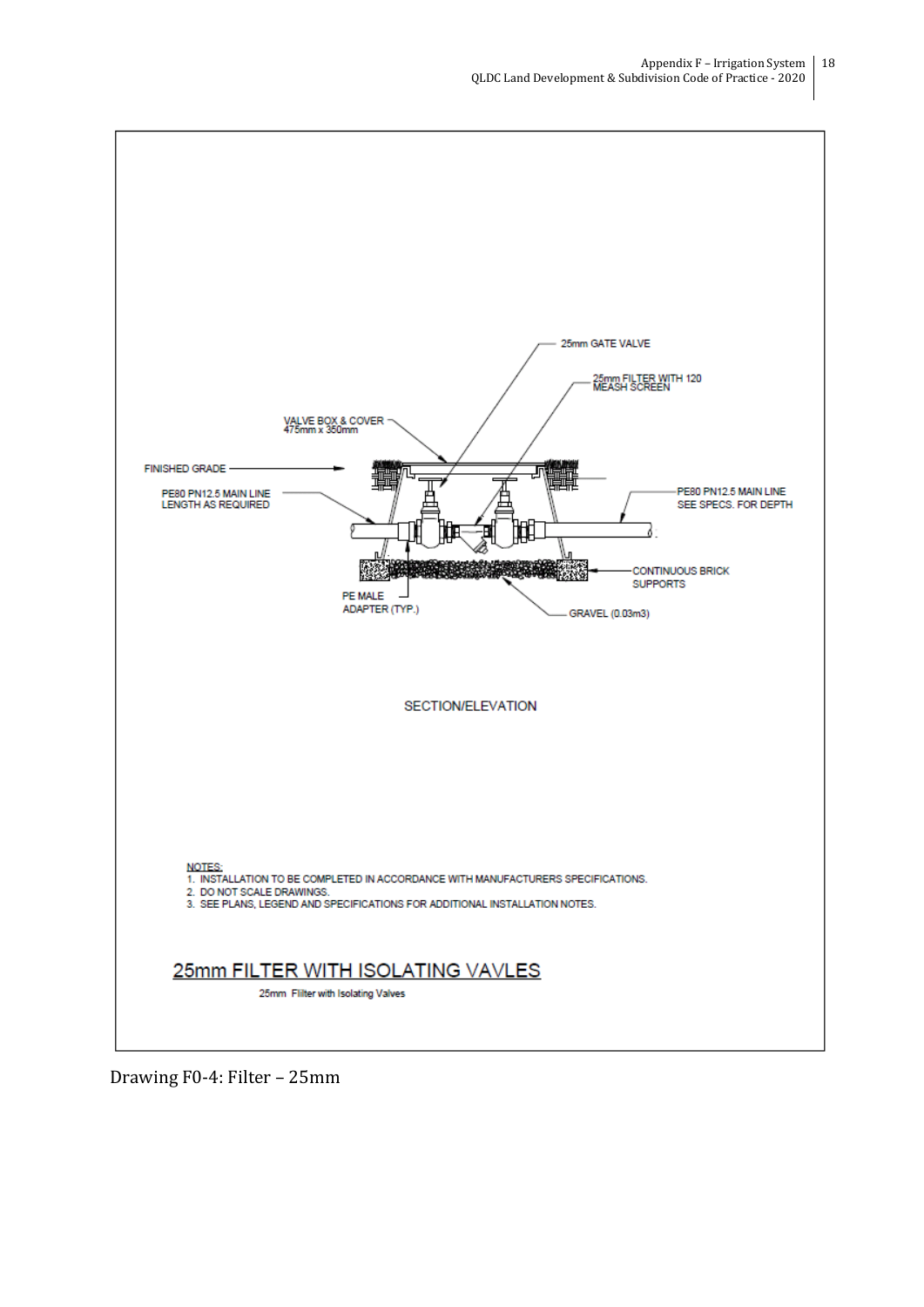

Drawing F0-5: Trickle Control 25mm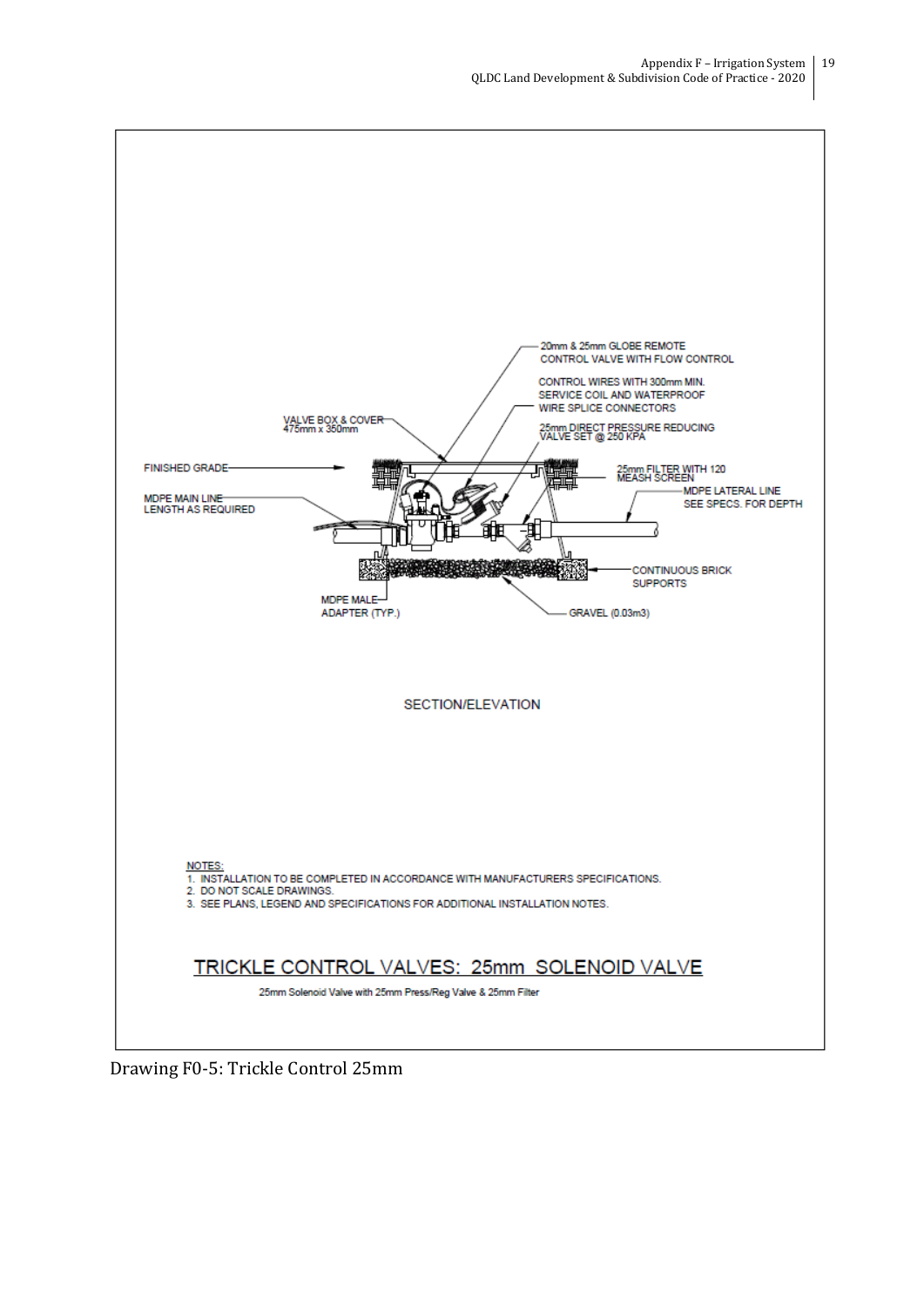![](_page_19_Figure_1.jpeg)

Drawing F0-6: Trickle Dripper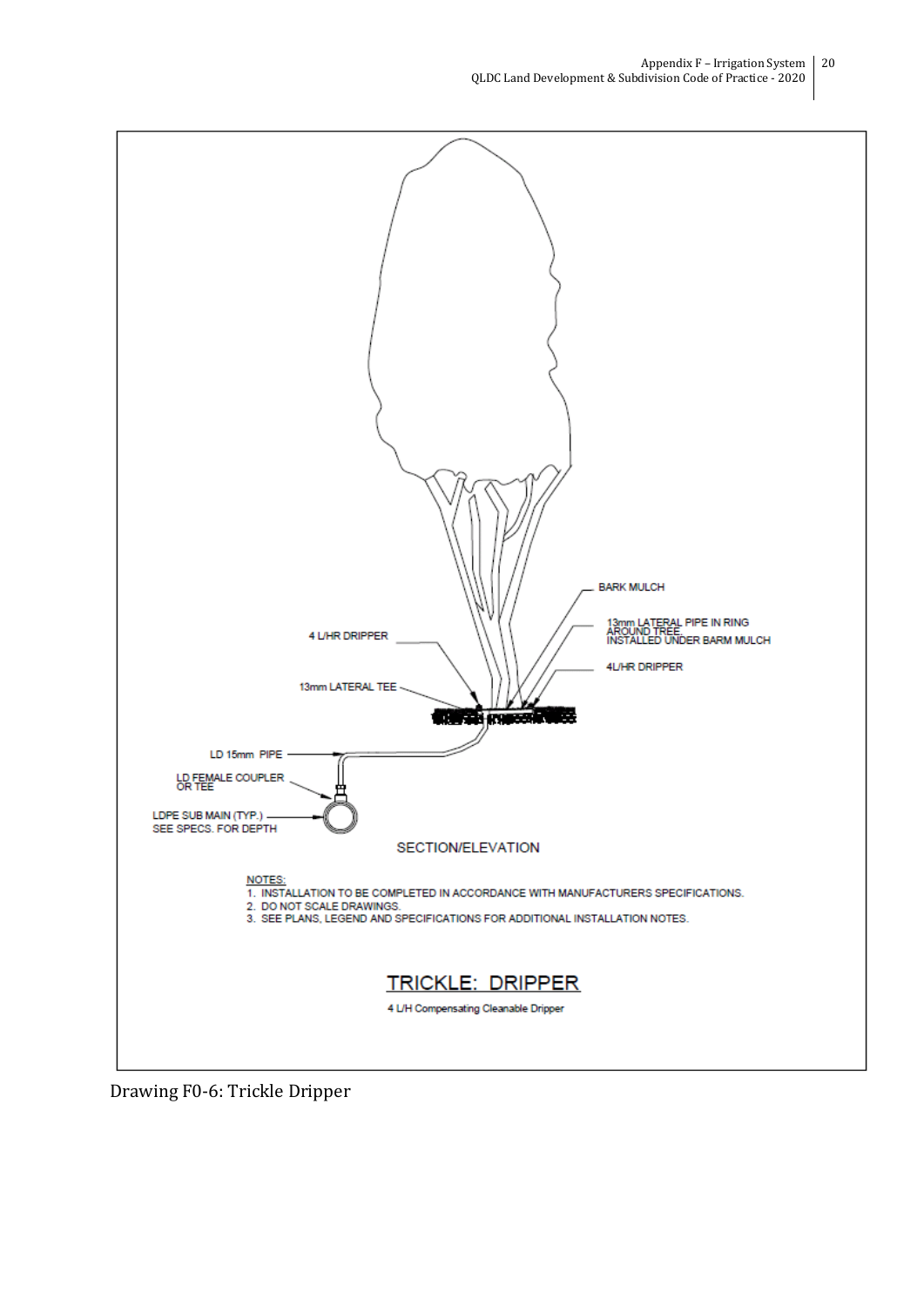![](_page_20_Figure_1.jpeg)

Drawing F0-7: Popup Sprinkler 15mm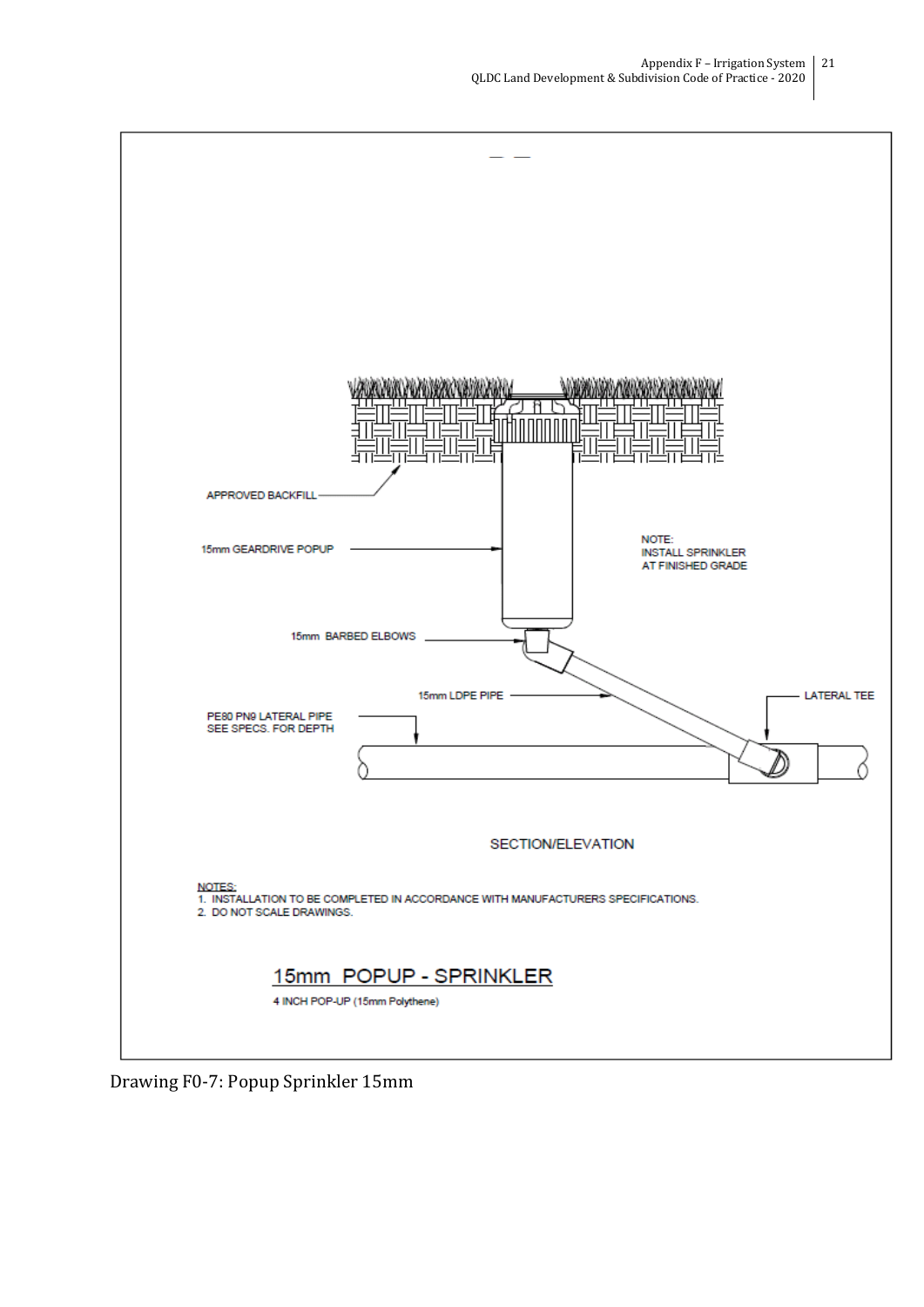![](_page_21_Figure_1.jpeg)

Drawing F0-8: Gear Drive Popup 20mm